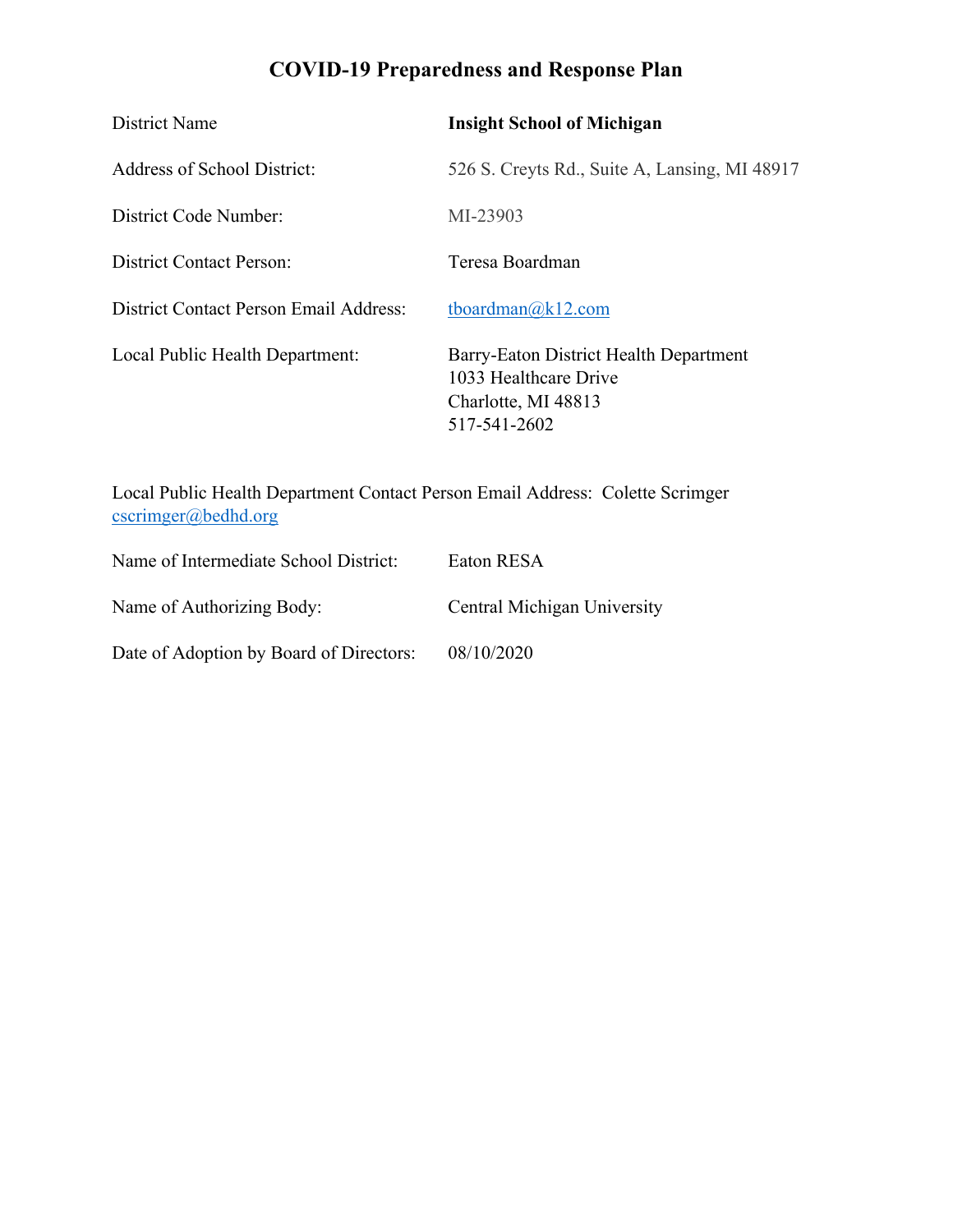

August 12, 2020 [via email]

Ms. Teresa Boardman Insight School of Michigan 526 S. Creyts Rd., Suite A Lansing, MI 48917

Re: Approval of COVID-19 Preparedness and Response Plan ("Plan")

Dear Ms. Boardman:

I am pleased to inform you that the Plan for Insight School of Michigan ("Academy") has been approved by The Governor John Engler Center for Charter Schools at Central Michigan University and has been transmitted by our office to the State Superintendent of Public Instruction and the State Treasurer. The Plan is effective as of the date indicated in the Plan.

To fulfill one of the required assurances, immediately add a copy of the approved Plan to the Academy's Home Page of its website. An approved copy of the Plan is attached and can be found in Epicenter. The approved Plan constitutes a Charter Contract amendment and remains in effect as long as the Plan remains in effect.

If the Academy requires an amendment to the Plan, please contact Amy Densmore, Director of Charter Accountability, at (989) 506-0355 or via email at avanatten@thecenterforcharters.org to initiate that process. Thank you for all your efforts to keep student learning moving forward in these trying times. If you have any further questions or need additional support, please do not hesitate to contact us.

Sincerely,

Corey Northrop Executive Director

cc: Mike O'Brien, Board President

Attachment: Approved COVID-19 Preparedness and Response Plan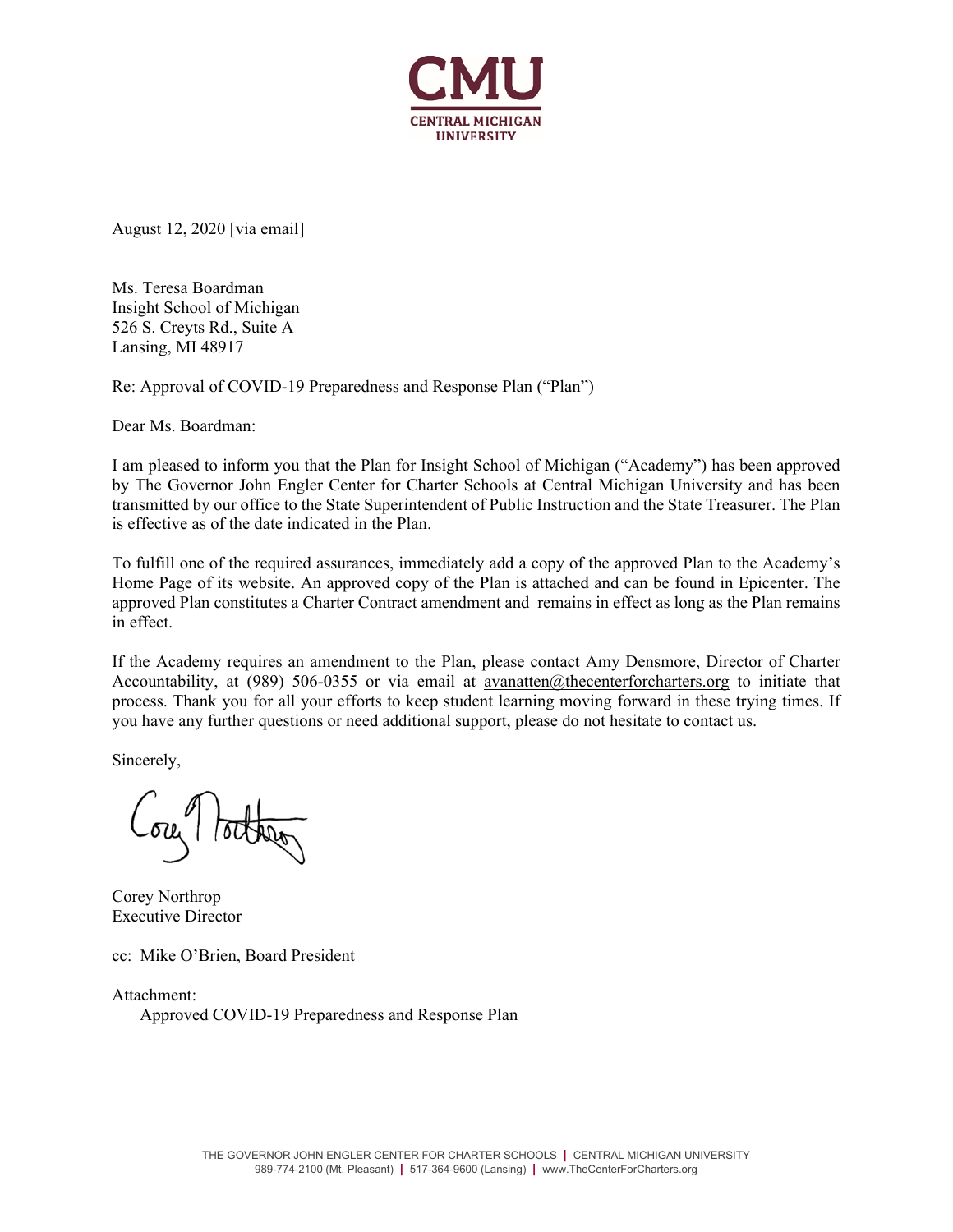### **RESOLUTION APPROVING THE COVID-19 PREPAREDNESS AND RESPONSE PLAN ("PREPAREDNESS PLAN") AND APPROVAL OF CHARTER CONTRACT AMENDMENT**

Insight School of Michigan (the "Academy")

 A regular meeting of the Academy Board of Directors was held on the \_10\_\_ day of August , 2020, at \_\_4\_ p.m.

The meeting was called to order at 4:15 p.m. by Board Member Mike O'Brien :

Present: Mike O'Brien, Angela Boldrey, Jennifer Stevens, Jessica AcMoody

Absent:

The following preamble and resolution were offered by Board Member Angela Boldrey and supported by Board Member Jennifer Stevens :

#### **BACKGROUND**

 On June 30, 2020, in response to the novel coronavirus (COVID-19) pandemic affecting our state, Governor Gretchen Whitmer issued Executive Order 2020-142 (the "Order") that, provides a structure to support all schools in Michigan as they plan for a return of preK-12 education in the fall. Under the order, all schools must adopt a COVID-19 Preparedness and Response Plan ("Preparedness Plan") laying out how they will cope with the disease across the various phases of the Michigan Safe Start Plan. Under the Order and the Michigan Safe Schools: Michigan's 2020-2021 Return to School Roadmap developed by the COVID-19 Task Force on Education Return to School Advisory Council ("Return to School Roadmap"), Schools retain flexibility to tailor their instruction to their particular needs and to the disease conditions present in their regions.

 Acting under the Michigan Constitution of 1963 and Michigan law, the Order and the Return to School Roadmap state:

- 1. Coronavirus relief funds under the Coronavirus Aid, Relief, and Economic Security Act will be provided and may be used to aid in developing, adopting, and following a COVID-19 Preparedness Plan under section 2 of the Order.
- 2. Every school must develop and adopt a Preparedness Plan that is informed by the Return to School Roadmap.
- 3. By August 15, 2020 or seven days before the start of the school year for students, whichever comes first: the Academy Board must approve its Preparedness Plan.
- 4. By August 17, 2020, the Academy's authorizing body, Central Michigan University, must collect the Preparedness Plan and transmit such plan to the Superintendent and to the State Treasurer.
- 5. By August 17, 2020, the Academy must prominently post its approved Preparedness Plan on the Academy's website home page.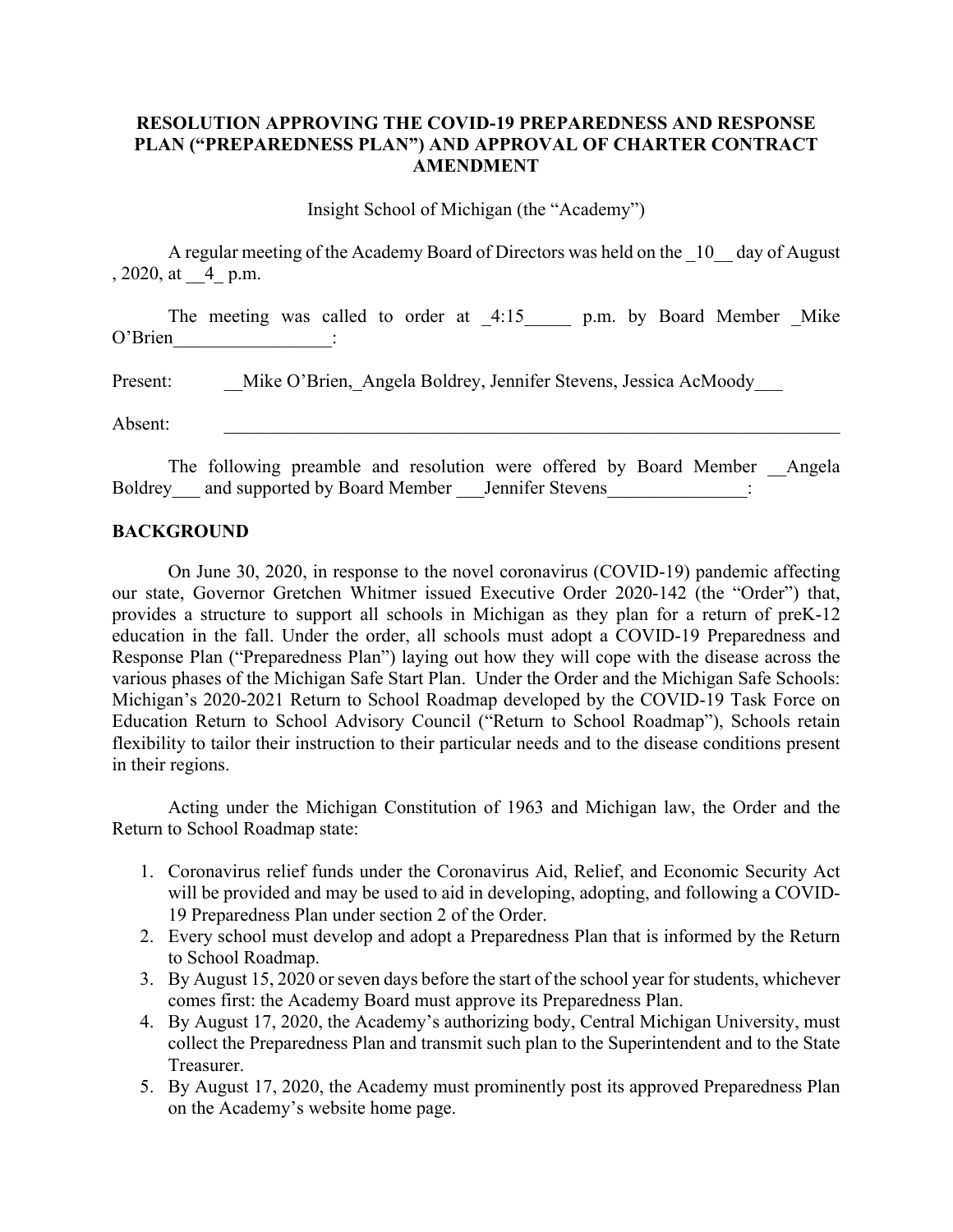The Academy submitted its Preparedness Plan to Central Michigan University ("Authorizer") for review and approval.

 The Academy Board of Directors ("Academy Board") is required to approve the Academy's Preparedness Plan by August 15, 2020 or seven days before the start of the school year for students, whichever comes first, and is required to approve the Academy's Preparedness Plan as a charter contract ("Contract") amendment.

### **THE ACADEMY BOARD THEREFORE RESOLVES THAT:**

- 1. The actions taken by Academy representatives to prepare and submit the Academy's Preparedness Plan to Authorizer are ratified.
- 2. The Preparedness Plan, as approved by the Authorizer, is approved by the Academy Board as the COVID-19 Preparedness Plan and as the COVID-19 Preparedness Plan Amendment to the Contract. This Contract Amendment shall remain in effect as long as The Preparedness Plan remains in effect. The Board President is authorized to sign and submit the Contract amendment to the Authorizer for approval.
- 3. All resolutions and parts of resolutions insofar as they conflict with the provisions of this resolution be and the same hereby are rescinded.
- 4. The Academy will deliver from time to time such information regarding the implementation of the Academy's Preparedness Plan as the Authorizer or Michigan Department of Education may reasonably request.
- 5. Any Board policies or provision of Board policies that prohibit or impede the Academy's compliance with The Preparedness Plan or Executive Order 2020-142 are temporarily waived, suspended or altered.
- 6. Any actions or actions taken by authorized Academy representatives in the development, submission and implementation of The Preparedness Plan are (to the extent such actions or actions are not inconsistent with the delegation of authority provided under this resolution) ratified and confirmed in all respects.
- 7. This Resolution shall take immediate effect and continue through the end of the state of emergency and disaster declared in Executive Order 2020-127 and any subsequent executive order declaring a state of emergency or disaster in response to COVID-19 or the end of the 2020-2021 school year, whichever is sooner.

| $\sim$ $\sim$<br>$\ddotsc$ | . .<br> |  |
|----------------------------|---------|--|
|                            |         |  |

Nays:  $0$  - none

Resolution declared adopted.

\_\_\_Mike O'Brien\_\_\_\_\_\_\_\_\_\_\_

Print Name: Mike O'Brien President, Academy Board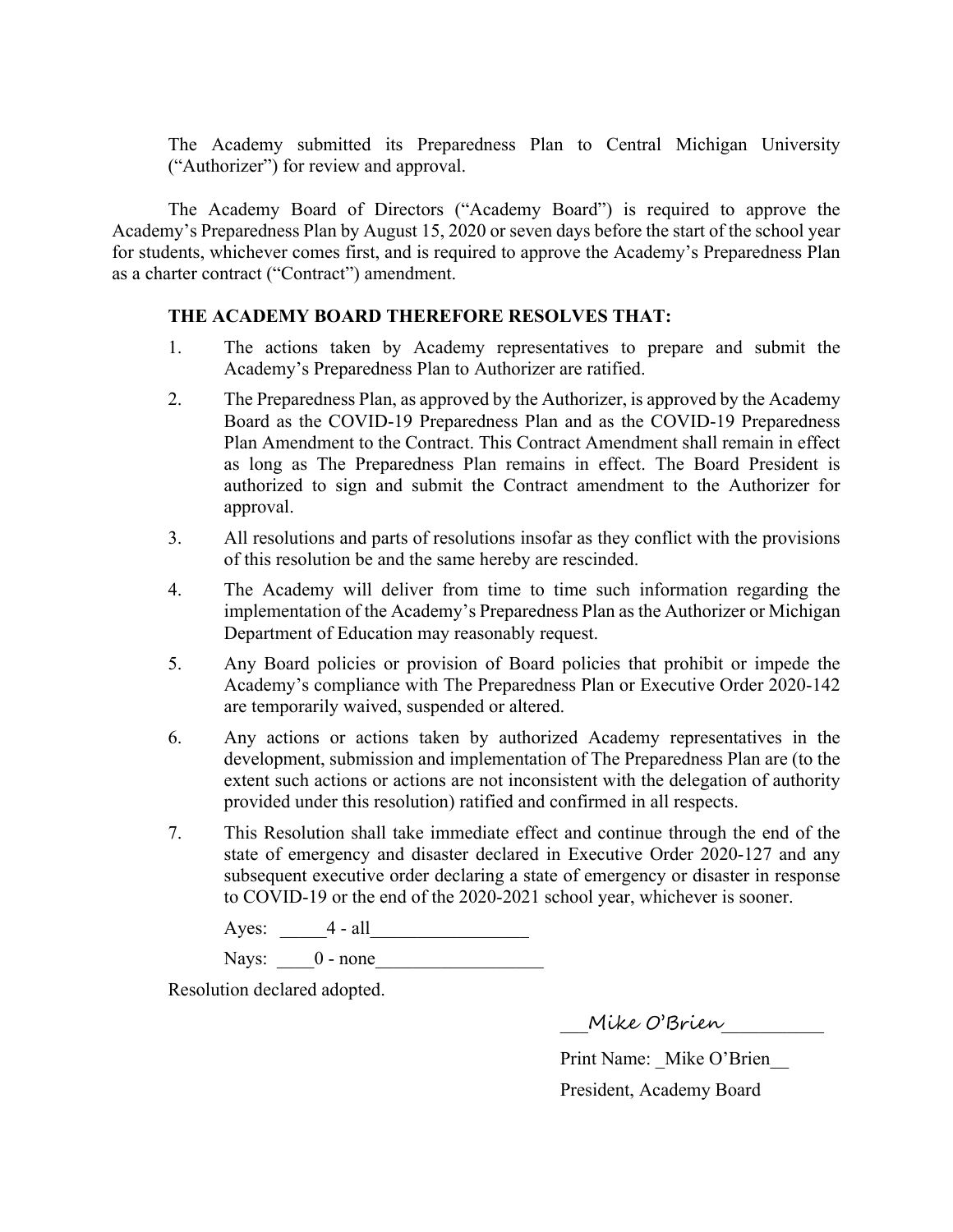## **Assurances**

- The Academy will cooperate with local public health authorities if a confirmed case of COVID-19 is identified and, in particular will collect the contact information for any close contacts of the affected individual from two days before he or she shows symptoms to the time when he or she was last present at the Academy.
- The Academy acknowledges that it is subject to the rules governing workplace safety established in section 1 of Executive Order 2020-114 or any successor order and has adopted a Workplace Preparedness Plan. A copy of this plan is attached.
- The Academy will be or is closed to in-person instruction when the region in which it is located in is in Michigan Safe Start Plan Phases 1-3. As a school of excellence pursuant to Section 6(e) of the Revised School Code, the Academy does not provide in-person instruction.
- The Academy's sponsored inter-school, after school activities and athletics will be suspended when the region in which it is located in is in Michigan Safe Start Plan Phases 1-3.
- The Academy will comply with guidance from the United States Department of Education, including its Office of Civil Rights and office of Special Education and Rehabilitative Services, and the Michigan Department of Education concerning the delivery of alternative modes of instruction to students with disabilities in light of the impact of COVID-19.
- The Academy will provide for the continued pay of school employees while redeploying staff to provide meaningful work in the context of the Preparedness Plan, subject to any applicable requirements of a collective bargaining agreement if applicable.
- The Academy prohibits indoor assemblies that bring together students from more than one classroom during Michigan Safe Start Plan Phase 4.

President of the Board of Directors: Mike O'Brien

Mike O'Brien

Date: 8/10/2020

\*\* Electronically signed at Board Meeting held virtually on 8/10/2020.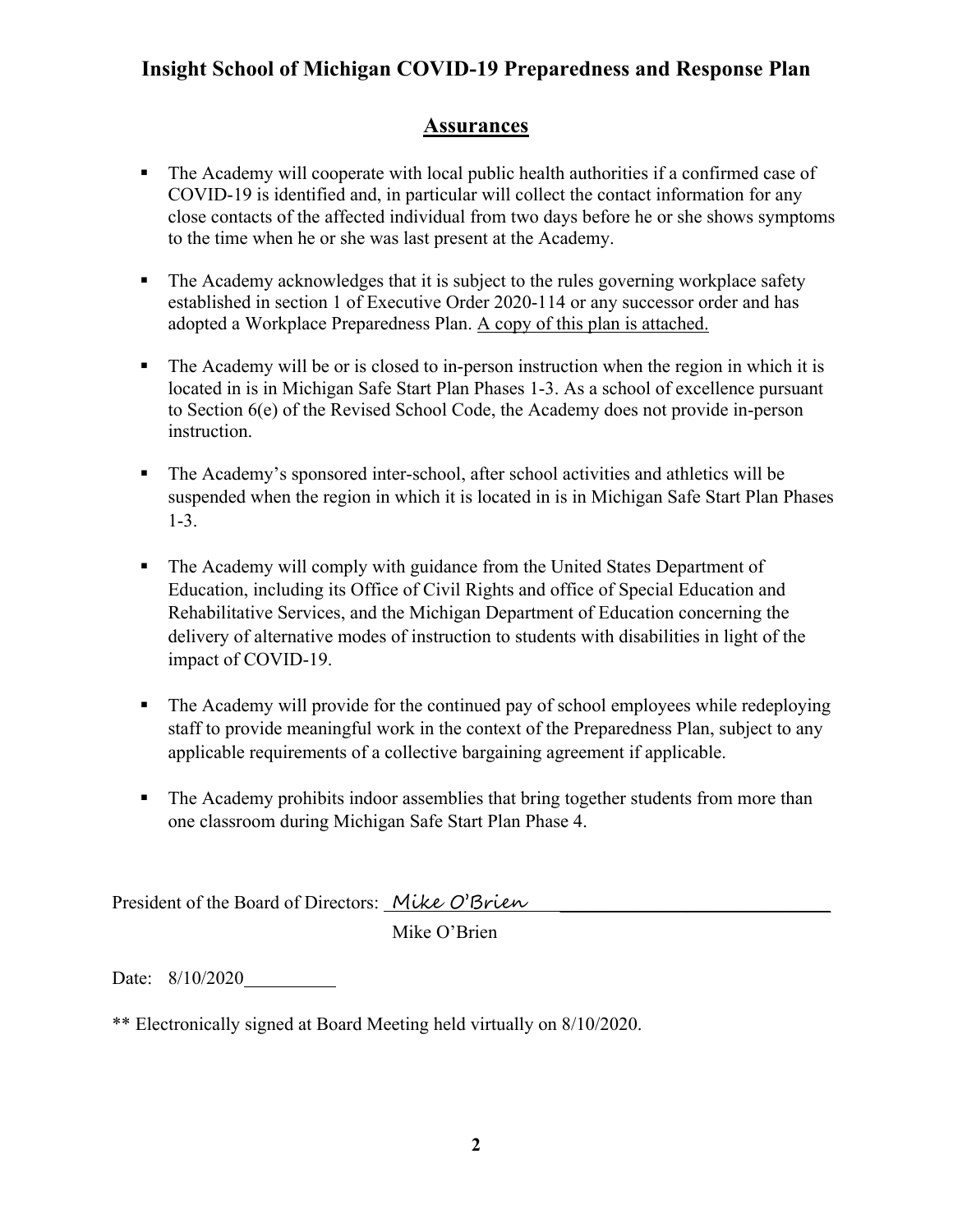## **Introduction and Overview**

Insight School of Michigan ("Academy") is a school of excellence that is a cyber school, as defined by section 551 of the Revised School Code, 1976 PA 451, as amended, MCL 380.551. As such, it does not provide in-person instruction and operates pursuant to a Charter Contract<sup>1</sup>. As a result, many of the requirements, protocols and recommendations contained within Michigan's 2020-21 Return to School Roadmap ("Roadmap") do not apply to the Academy.

The Academy has continued to operate as it normally does throughout the COVID-19 Pandemic, ensuring a seamless and high-quality educational experience for its students. As a school of excellence, Executive Order 2020-65, requiring a Continuity of Learning Plan following required school closures across the state, exempted schools of excellence from that requirement and permitted them to continue with their normal operations. Executive Order 2020-142 extends many provisions of Executive Order 2020-65 in this respect. As a result, the Academy and Central Michigan University, its authorizing body, believe that the Academy is not required to develop and submit a COVID-19 Response and Preparedness Plan ("Preparedness Plan"). However, Executive Oder 2020-142 states that "A district or nonpublic school without an approved Preparedness Plan is not permitted to open or to continue in operation for in-person instruction for the 2020-21 school year." Due to this inconsistency, and in the spirit of cooperation, the Academy has developed a Preparedness Plan to include provisions that are applicable to its unique operating structure as a school of excellence. The focus of this plan is to acknowledge that the Academy will continue to implement its normal operations as a cyber school when the state is in any Phase of its Smart Start Plan.

The Academy's plans for operation remain the same during all Phases of the Michigan Smart Start Plan, with very minor exceptions noted in the narrative below.

<sup>&</sup>lt;sup>1</sup> Available at https://www.thecenterforcharters.org/cmu/PDFForWebsite/contracts/MI-23903.pdf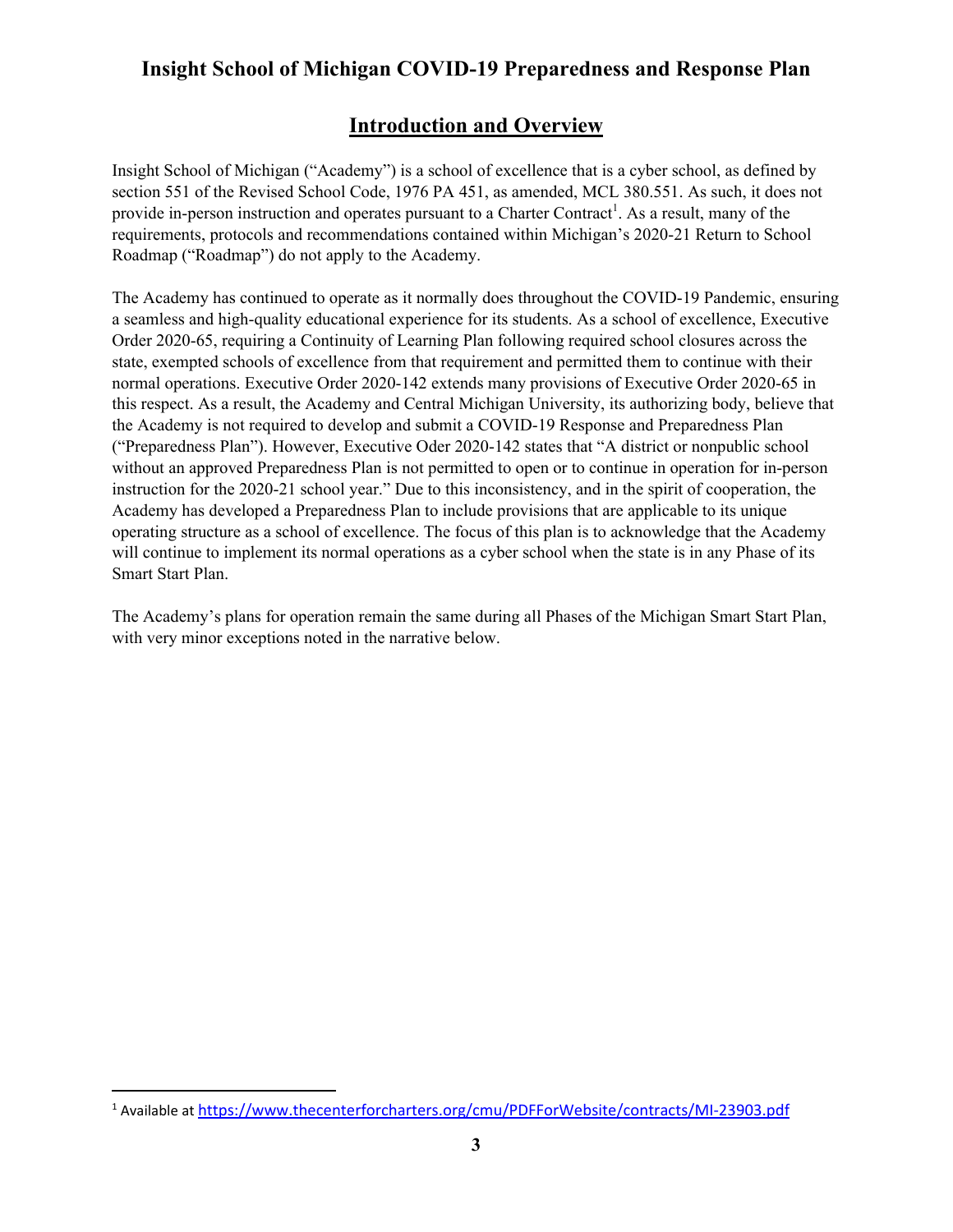## **Plan for Operating during Phases 1-5 of the Michigan Safe Start Plan**

## **Phase 1-5 Safety Protocols:**

As stated above, the Academy does not offer in-person instruction. Therefore, it will automatically remain in compliance with the requirements of Phase 3 of the Michigan Smart Start Plan. Specifically, during Phase 3 of the Michigan Safe Start Plan, the Academy will:

- Not require students to be in-person for any reason, including at testing centers for the purposes of participation in mandated assessments. Optional fall state testing will be cancelled based on the regional on-site location.
- School board members, employees and contractors will be permitted to be physically present in the school facility for the purposes of conducting basic operations, including remote live instruction, as determined by school administrators.
- The Academy will continue to implement its Workforce Preparedness Plan (including facemasks), required under Executive Order 2020-114 with respect to regarding rules related to workplace safety as well as any additional Executive Order's, laws and regulations that may apply.

During Phases 4-5 of the Michigan Smart Start Plan, the Academy may require students to attend inperson centers for the administration of mandated assessments to the extent they are required in 2020-21. In this event, the Academy will ensure compliance with all required safety protocols outlined in the Roadmap that apply.

### **Personal Protective Equipment:**

- Facial coverings must always be worn by staff at the Central Office or Face to Face events of any kind. Facial coverings may be homemade or disposable level-one (basic) grade surgical masks.
- Facial coverings must be worn by students and Learning Coaches during face to face events in the event social distancing is not an option.
- Facial Coverings will be provided by ISMI for those who cannot provide his/her own.
	- o Homemade facial coverings must be washed daily.
	- o Disposable facial coverings must be disposed of at the end of each day.
- Facial coverings must always be worn in hallways and common areas at face to face events by students in the building.

### **Exemptions:**

- Any staff member or student who cannot medically tolerate a facial covering must not wear one. Any staff member that is incapacitated or unable to remove the facial covering without assistance, must not wear a facial covering.
- Individuals (staff or students) who claim medical exemption will need to contact the appropriate grade level administrator for decisions regarding face to face requirements. All efforts will be made to accommodate reasonable requests.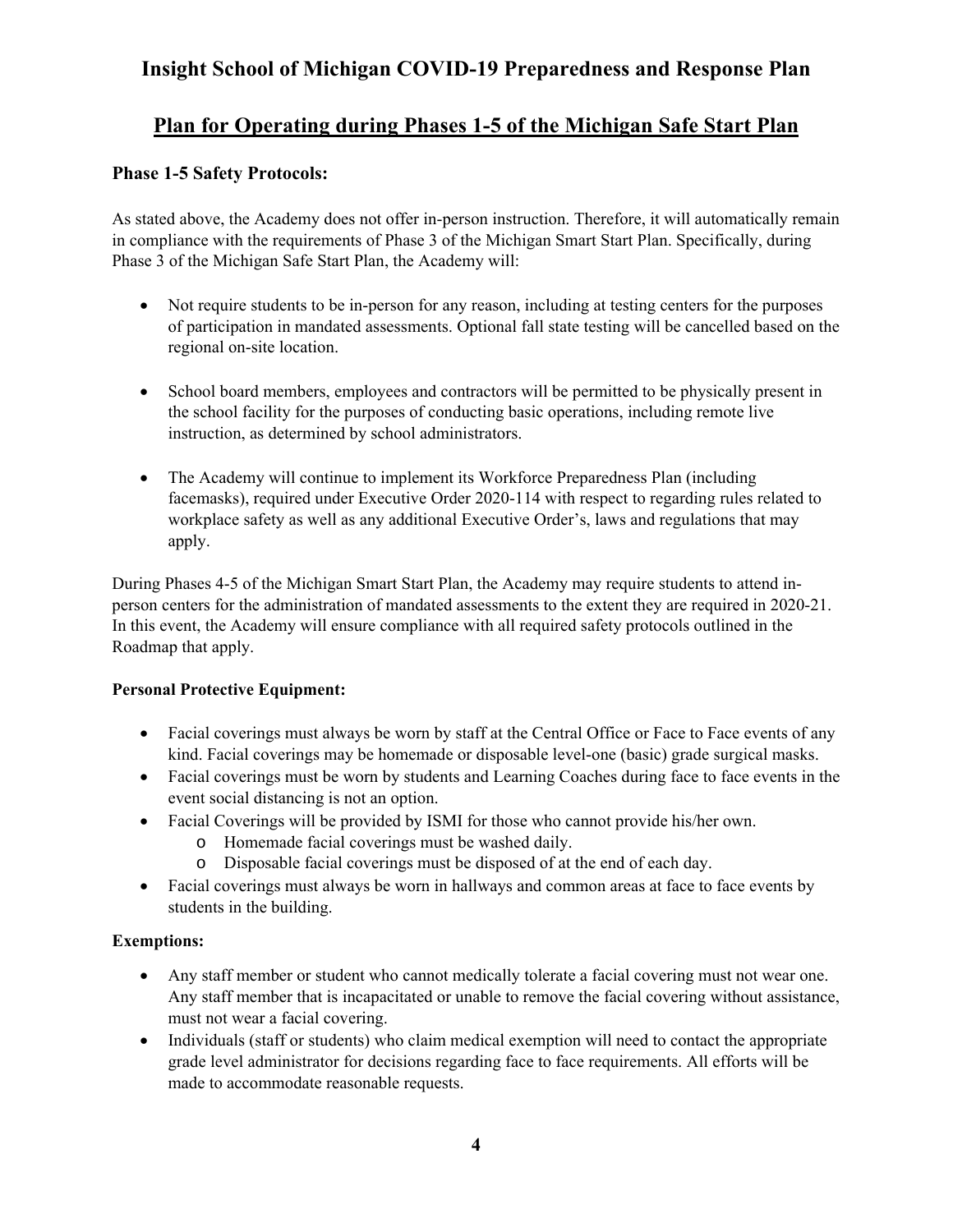- Students unable to attend required state testing due to medical reasons must provide a signed note from a medical professional indicating they may not attend.
- Exempted individuals will be recorded in a master database. Appropriate accommodations will be made to keep staff and students from potentially hazardous situations including virtual support for staff or 1:1 testing for at-risk students.

### **Training and Notifications:**

- All Staff will receive general COVID-19 training via SafeSchools at the SY2021 start.
- All Staff, Students and Parents will have face covering expectations reviewed prior to face to face events as needed including: Learning Coach Meetings, Emails and Auto-Dialer Announcements.
- Central Office signage will be prominent throughout all office spaces and events and will clearly identify who is required to wear face coverings in each designated area of the building.

### **Hygiene:**

- Adequate supplies of soap, hand sanitizer with at least 60% alcohol, paper towels, tissues, and signs reinforcing proper handwashing techniques will be provided at Central Office and at all Face to Face events to support healthy hygiene behaviors
- Staff will teach and reinforce hygiene techniques when appropriate:
	- o Handwashing with soap and water for at least 20 seconds and/or the safe use of hand sanitizer that contains at least 60% alcohol when appropriate.
	- o Coughing and sneezing into their elbows or cover with a tissue.
	- o Used tissues should be thrown in the trash and hands washed immediately using proper hand hygiene techniques.
- Students and staff will limit sharing of personal items and supplies such as writing utensils.
- The Operations Manager and Head of School will audit necessary materials and supply chain for cleaning and disinfection supplies.

### **Spacing, Movement, access for Face to Face Events and Central Office:**

- Desks will be spaced six feet apart during face to face events when possible or to greatest space available.
- Group sizes will be kept to the level afforded by necessary spacing requirements and according to CDC/DHS recommendations.
- As feasible, all desks will be arranged facing the same direction toward the front of the classroom.
- Teachers/staff should maintain six feet of spacing between themselves and students as much as possible.
- Family member attendance should be limited to the Learning Coach and student when possible.
- Signage will be posted to indicate proper social distancing.
- Social distancing floor/seating markings will be placed in waiting and reception areas.
- Strict records, including date and time, should be kept of non-school employees or other visitors entering and exiting the building.

### **Screening Students and Staff:**

 ISMI will cooperate with the local public health department regarding implementing protocols for screening students and staff.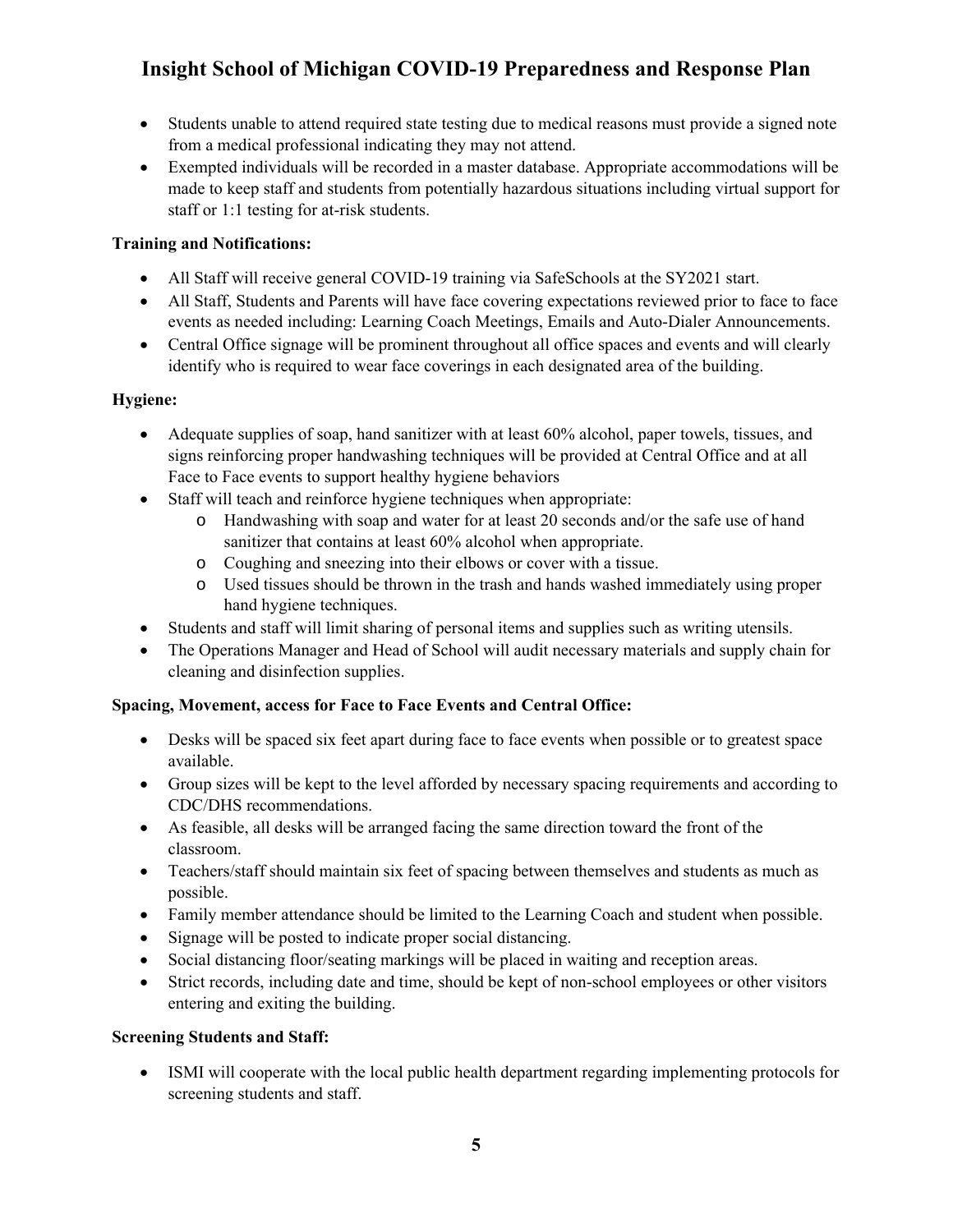- Prior to any Face to Face event, Learning Coaches and staff will take a screening survey to confirm health and safety of all in attendance.
- Students will have their temperatures taken at events where attendance greater than 10 is expected.
- Students who become ill at Face to Face events will have their Learning Coach contacted immediately for pickup. Students will be separated to the extent possible for other staff and students. If not already masked, students will be provided a disposable mask.
- Symptomatic students and staff should not come to the office or attend face to face events until they have tested negative or have completely recovered according to CDC guidelines.
- Staff who are unable to work due to displaying COVID-19 symptoms will be required to report this to their director supervisor. The school health official or Human Resources will monitor reports and follow up with any symptomatic person to direct where, when, and how to get tested and report those results back to the school as soon as available.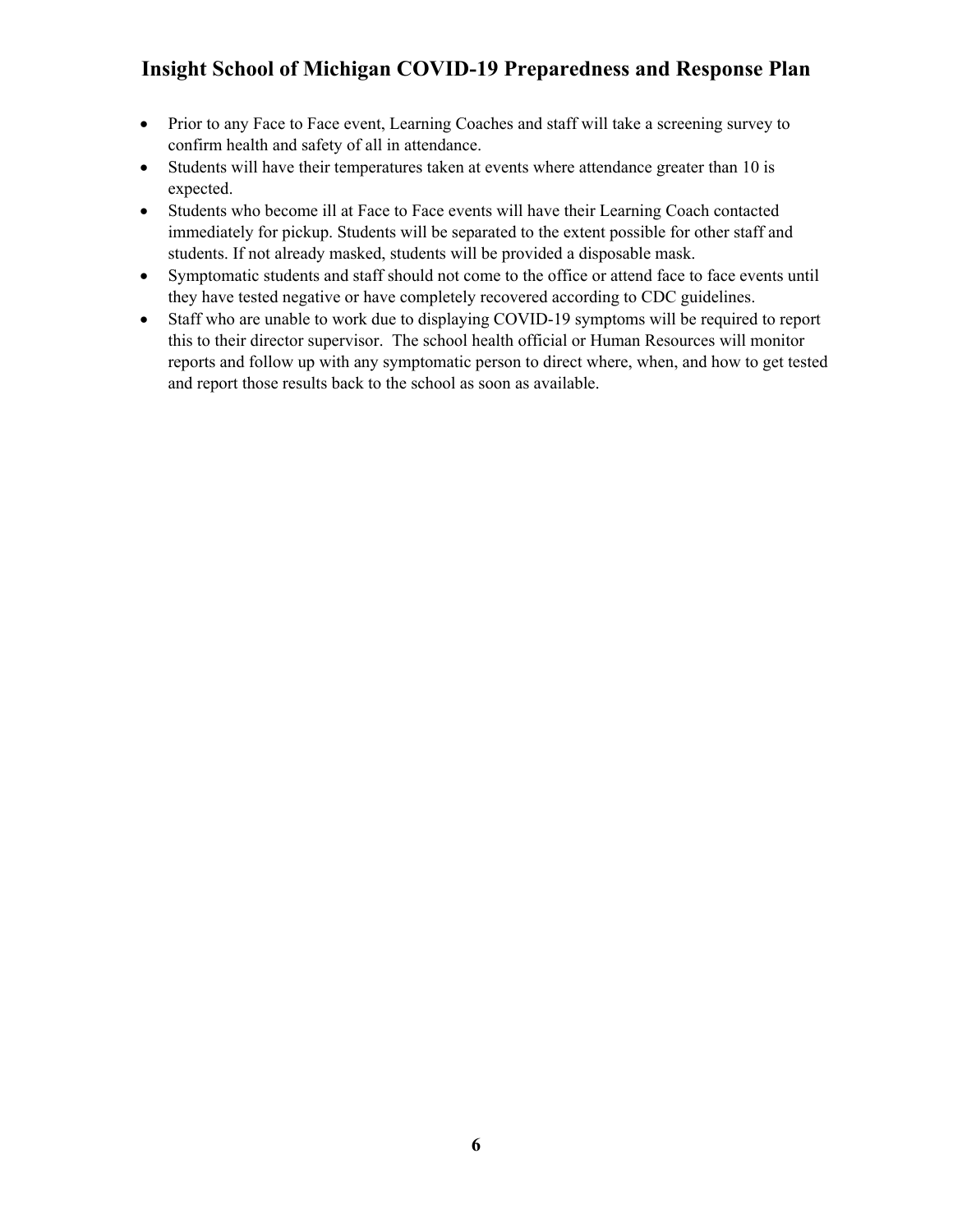## **Phase 1-5 Mental & Social-Emotional Health**

The Academy will continue to implement the following protocols to continue to support the Mental  $\&$ Social-Emotional Health of its students:

- At-Risk Students identified by Staff, Students or Learning Coaches will be referred to the Student Resource Coordinator for follow up discussion and care.
- The Student Resource Coordinator, Counselors and Advisors will support Grade-level specific needs and 7 Mindset SEL Curriculum Implementation.
	- o Protocols for the identification of at-risk students will be developed and shared with all staff. All staff will understand the protocol for referring students for additional support.
	- o A list of community resources and websites to support Learning Coaches and Staff will be provided in newsletters and available upon request.
- Staff will be provided with training/professional development as well as needed tools, resources, and implementation support, focused on a variety of topics, including: social-emotional learning, trauma-informed best practices, identification of students at risk and proper local referral protocols, and self-care to promote holistic wellness and resilience and to prevent burnout and vicarious trauma.
- The comprehensive crisis management plan will be reviewed to ensure that it can be activated efficiently as needed (e.g., loss of student, loss of a school staff member).
- The Student Resource Coordinator will compile and regularly update comprehensive lists of wellness resources available to both staff and students that can be provided in conjunction with screening activities, and that references school and community wellness resources.
- Leverage MDE resources for student and staff mental health and wellness support.
- Communicate with parents and guardians, via a variety of channels, return to school transition information including: CDC Guidance on COVID-19; Understanding normal behavioral response to crises; General best practices of talking through trauma with children; and Positive self-care strategies that promote health and wellness.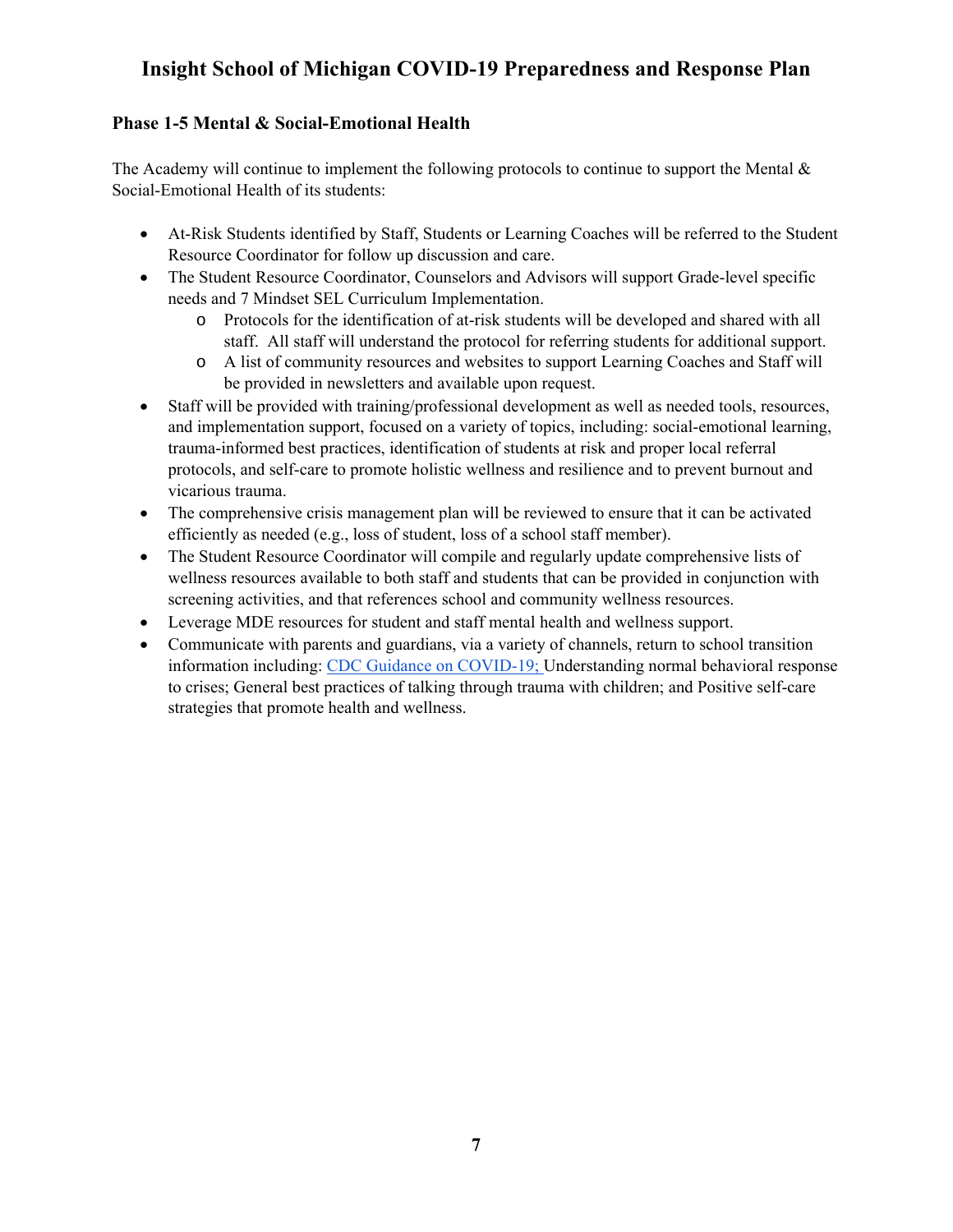### **Phase 1-5 Instruction**

As noted above, the Academy's normal operations have continued throughout the COVID-19 Pandemic. As a result, the Academy does not need a "Return to Instruction and Learning working group" and will continue to leverage its regular processes and procedures for school improvement activities. The Academy will continue to implement its Educational Program as outlined in its Charter Contract, including best-practices for delivering remote instruction, communication and family supports, professional learning and monitoring.

High School students will have a combination of quarterly and semester courses. Courses consist of multiple units, lessons, and activities. Teachers deliver lectures live or recorded, students also work through expertly designed lessons online which allows students to follow their own personal daily schedules. They serve to instruct, to provide practice and exploration and to assess student learning daily, based on a minimum pace and schedule that fits each student. Teachers post announcements and indicate the lessons, activities and assessments to be completed each week on the course calendar. All work assigned for a single week must be received on the dates indicated.

The Insight School of Michigan's High School program is primarily synchronous or live instruction students will follow a regular daily schedule. Teachers provide asynchronous and synchronous support to provide flexibility to students whose schedules do not easily align to the school schedule. Course activities may include:

- participating in live class sessions
- reading online text and transcripts
- viewing moving and static images and streaming video
- listening to audio recordings and pronunciations
- linear and interactive animations and simulations
- hands-on and virtual activities
- threaded discussions with teachers and fellow students in a section, cohort or group
- teacher announcements
- online self-check exercises
- Off-line activities as part of the course curriculum
- teacher-created instructional materials

Student learning will continue to benefit from close relationships among parents, students, advisors, teachers and other support personnel. For students to achieve mastery of high school level courses, the instructional component will rely upon highly qualified teachers who will serve as coaches and guides through a clearly defined, high-quality curriculum. Parents or caring adults (referred to as LCs), will still be crucial as motivators and coaches. Also, student academic success in virtual high school will depend upon the student's level of engagement with the curriculum and interactions with their teachers.

#### **Student Requirements**

We currently provide the K12 curriculum and services to students in ninth through twelfth grade. Students are required to:

- log in and attend daily sessions synchronously
- communicate with teachers and other staff (email, instant messaging, phone, etc.)
- follow course calendar and announcements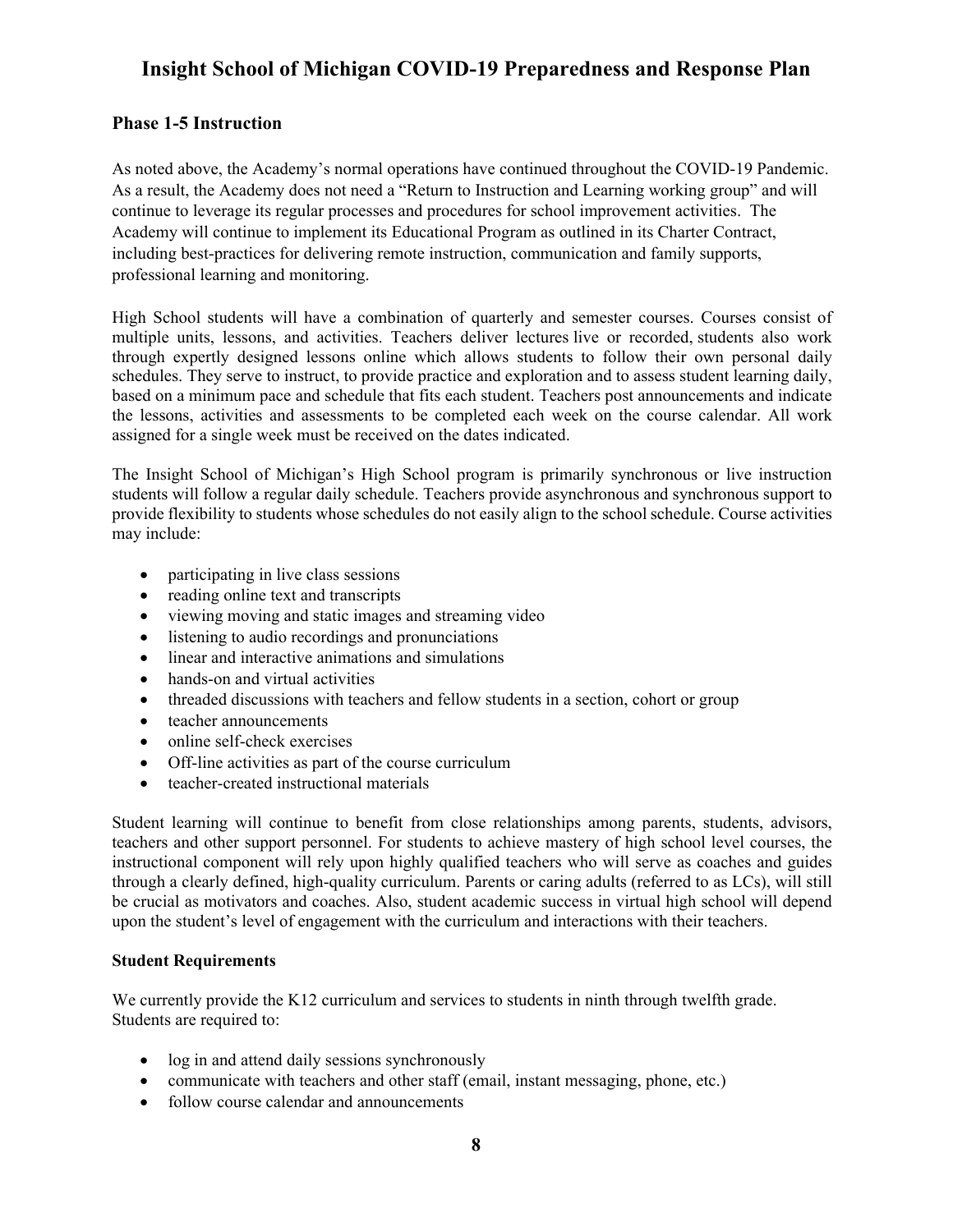- complete assignments on (or before) due dates before the end of each day
- spend 7 hours per day completing work and participating in instructional activities
- submit assignments on or before the due date directly to their teacher in each course
- read teacher feedback and use it to improve their work on future assignments
- communicate directly with the teacher when they have any questions or problems related to the curriculum, or if they need a due date extension
- Check in with their advisor weekly
- Participate in surveys provided in their email

#### Special Education

Minimal changes are anticipated for students requiring Special Education Support. Within the first 30 days of school, students' IEPs and 504 plans will be revised in coordination with general and special education teachers to address any data-driven accommodations and/or services that are needed due to known changes in students' needs.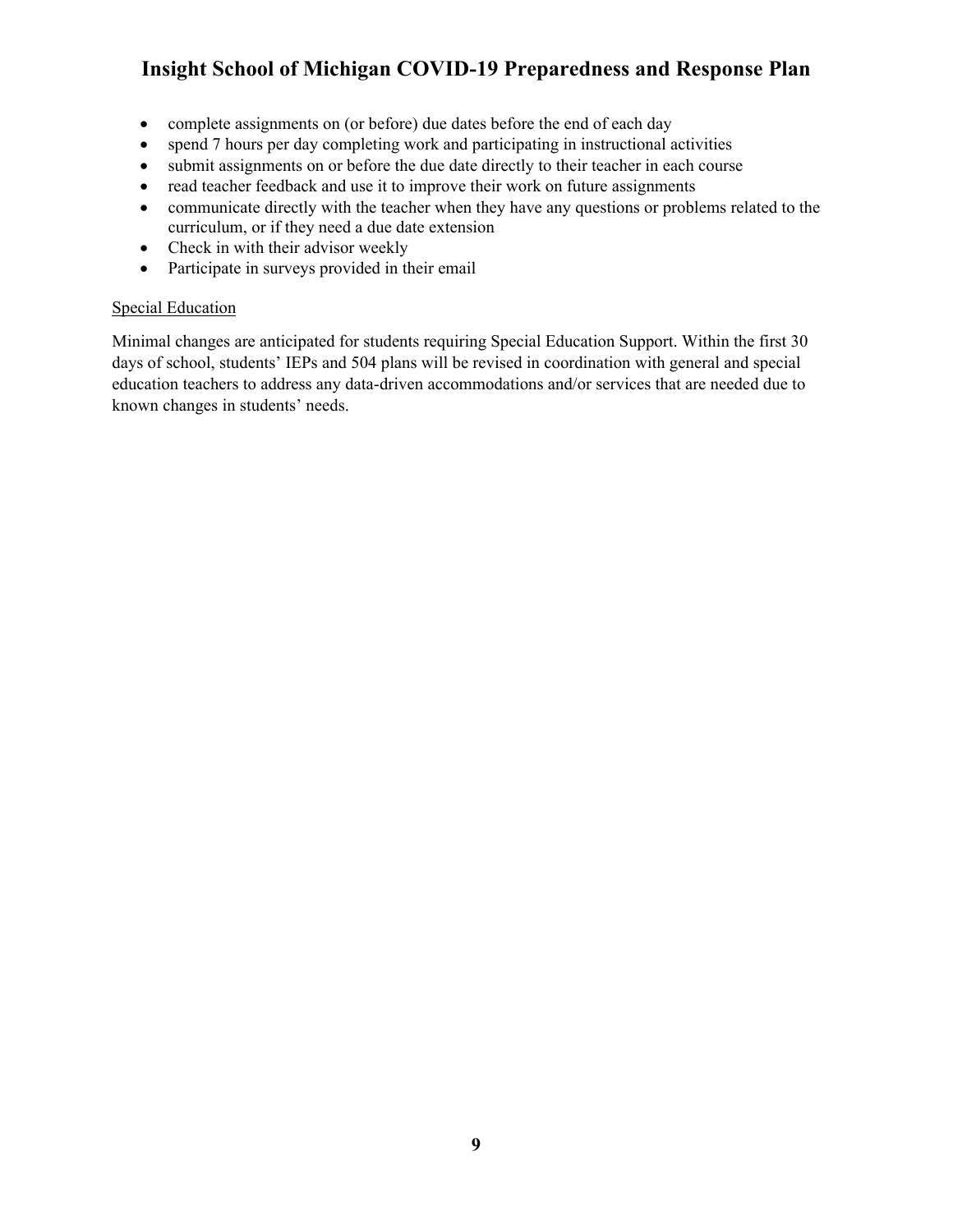## **Phase 1-5 Operations**

The Academy's facility will continue to be used for essential operations and for staff to deliver live remote instruction during Phases 1-5 of the Michigan Smart Start Plan. The Academy will continue to implement cleaning and disinfection protocols consistent with CDC guidelines. Only resuming office use for meetings and professional development during stage 5.

- The School Office will remain closed to non-essential employees, visitors, and contractors while Eaton County is in Phase 1, 2, 3, or 4.
- Essential workers will work in the office only as required to conduct essential business.
- Essential workers will be limited to no more than 3 workers at any given time in addition to the Operations Manager.
- All essential workers conducting business in the office will adhere to safety protocols including wearing face coverings in all common areas, washing hands, practicing social distancing, and ensuring they are free from any symptoms of COVID.
- All essential workers are required to complete attendance/visitation documents identifying that they are COVID 19 symptom free and have not had contact with anyone who has been diagnosed with COVID 19.
- Employees are required to take their temperature upon arrival at the office.
- All essential workers will adhere to cleaning and sanitizing protocols that are posted throughout the facility.
- All cleaning supplies are purchased and provided by IMSI and will be available in all common areas.

As a cyber school, the Academy provides all students with the necessary technology to access remote instruction and will continue to do so.

- Computers are provided for every family that enrolls in ISMI.
- ISMI confirms that all enrolled students have access to reliable internet.
- ISMI provides technology support and a help desk for all student technology.
- ISMI provides training sessions for students and learning coaches on how to use the technology and access courses and content.
- ISMI tracks all devices and has a reclamation process.
- ISMI provides all software and imaging for each device.